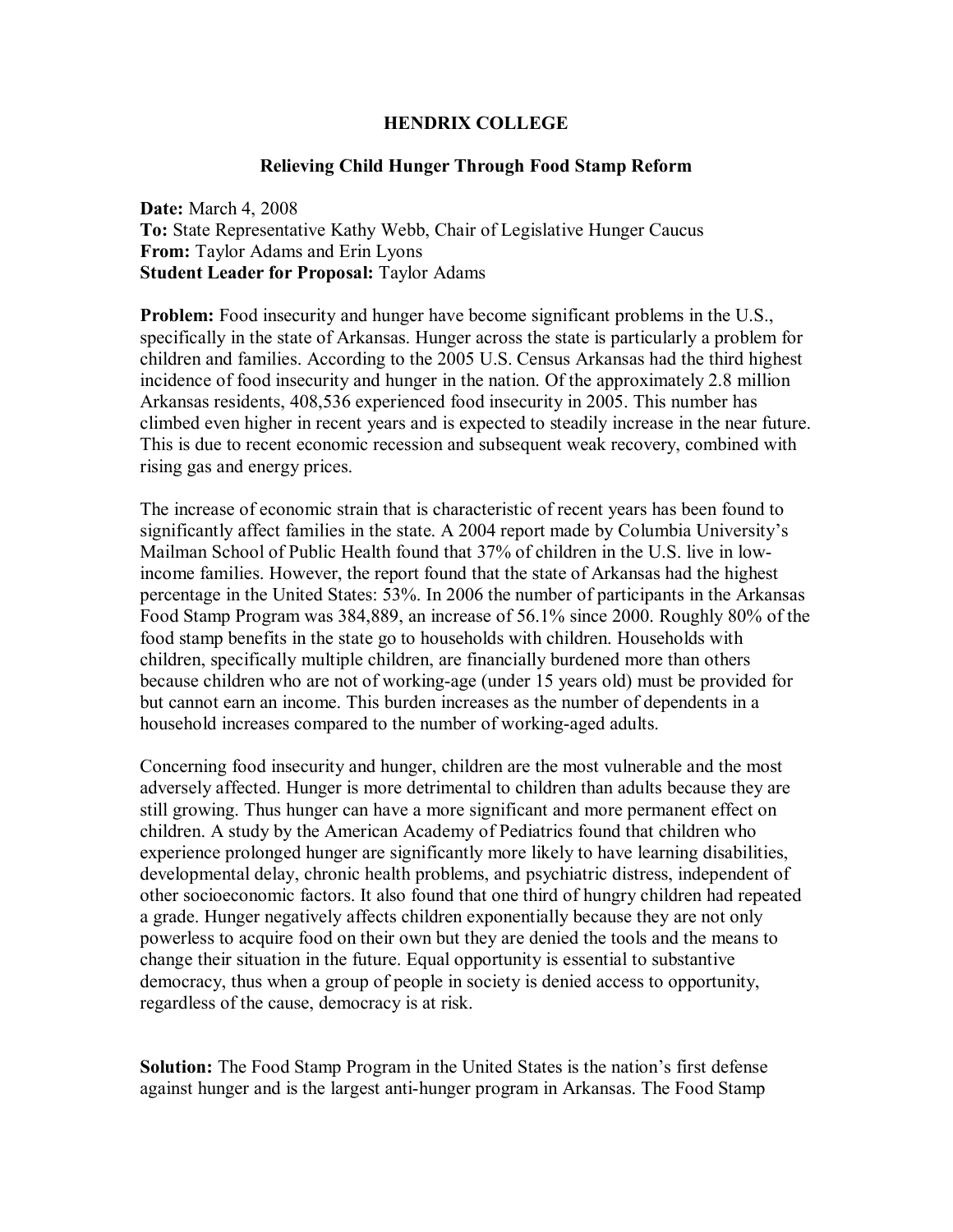Program in Arkansas is considered to be very efficient and performs higher than the national average in benefiting its total eligible population. The current food stamp requirements are much higher than the income of the majority of participants in the state, thus eligibility is not problem. However, the problem with the program is not efficiency or access but the amount of benefits distributed and how they are distributed to families according to the federal guidelines. The Food Stamp Act of 1977 and subsequent acts require that all states calculate how food stamp benefits are issued based on the Thrifty Food Plan (TFP) system. The Arkansas Food Stamp Program is funded 100% by the federal government and must use the TFP in order to receive federal funding. Thus, constitutionally, to change how specific groups are recognized by the TFP system the state of Arkansas must reform its food stamp program externally. This would insure that the way benefits were distributed would change, by a state supplement program, while maintaining the basic TFP requirements.

The current system of calculating food stamp benefit issuance consists of finding the net monthly income of a household after several government regulated deductions (based on specific financial burdens: housing costs, standard deductions, etc.), and then subtracting the remainder from a potential maximum benefits dollar amount. The amount to the nearest dollar that remains from this process is the monthly issuance for that particular household. Thus, benefits issued  $=$  maximum benefits  $-$  adjusted net income. The maximum benefits issued amount is directly affected by the number of members in a household, increasing by a fixed amount with every additional member. Hence, a household of two can potentially be awarded more benefits than a household of one. To address the financial burden of families with multiple dependents, however, the state of Arkansas must base the maximum benefit amount, not by the number of members alone but the status of the members in the household as well.

Constitutionally, the state of Arkansas can reform how food stamps affect families with dependents by making a program that will be an add-on to the federal food stamps already issued. By recognizing the number of working-age members of a household versus those not of working-age, those under the age of 15, the state can calculate which families are more burdened. A household that consists of one-half (.5) or more dependents in proportion to working-age members will then qualify for another bracket of potential maximum benefits. This bracket would consist of a maximum benefits issued number that is 15% higher than the original specified for two households. Thus, benefits issued = (maximum benefits  $+ 15\%$ ) – net income. This 15% increase would be the fixed dollar amount that would be applied to all household sizes. Under this proposal a household of four (two adults and two children under 15) could be issued a maximum benefit of \$587 per month while a household of four (two adults and two children ages 16 and 18) could be issued a maximum of \$542 per month (the current amount issued by federal funding). Accordingly the household consisting of two adults and two children under 15 would receive \$45 dollars more per month than the household of four workingage members. Thus the state would pay this increase in addition to the federal funding already awarded under the current system, a projected total of 6.3 million dollars annually. This program would be funded by a state supplemental fund set aside from the state budget. Proportionately, the first two household sizes that qualify (two and three